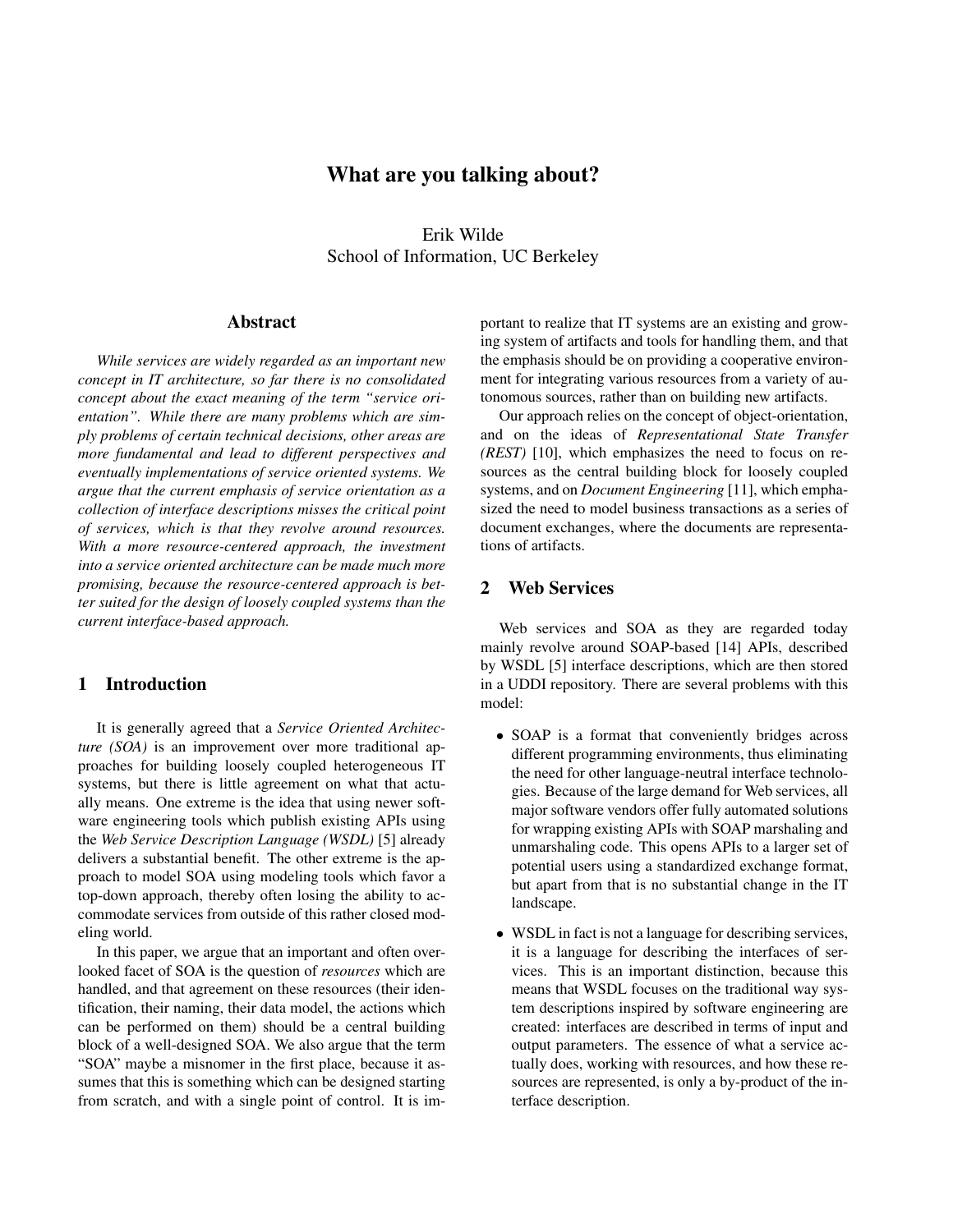• UDDI is an interface repository, collecting WSDL descriptions. So rather than registering services, users first store and then can search for interfaces. The weakness of WSDL's interface-oriented approach is thus mirrored in UDDI and its focus on WSDL descriptions. Additional semantics can be used to improve the descriptions of registered services, but this is not standardized and thus does not help when crossing organizational boundaries.

The emphasis on interface descriptions, which is reflected in all these technologies, has its roots in the history of SOAP and the standards later following it, and this history also is an interesting lesson in how technology is shaped by the ways the thinking of those advancing it is structured.

SOAP was designed in an effort to use XML as a wire format for calling remote procedures. So in a way SOAP was simply triggered by the observation that XML had become the universally accepted format for structured data, and that enabling RPC-like technologies based on XML would be a better solution than using less popular wire formats. SOAP's idea had nothing to do with loosely coupled systems or any other approach to build large heterogeneous systems, it was simply a widely supported wire format to be wrapped around APIs.

On the other hand, the Web, the by most successful loosely coupled IT system ever built<sup>1</sup>, did not really contribute anything to SOAP, except for the wire format, and then later, when XML Schema [\[17\]](#page-5-0) was created, the type system for describing the structures going over the wire. WSDL was conceived as a language to use the type system of XML Schema and describe the operations of a software component in terms of their input and output parameters.

The competing approach for how the design and implementation of Web services could be approached is the resource-oriented approach inspired by the Web's architecture, and it starts from a different perspective. Rather than being created from the perspective of tightly coupled systems traditionally built by software engineering, it has been created from the perspective of the loosely coupled view of information systems design.

#### 3 Resources

API-oriented SOAs can be directly derived from existing software by simply generating WSDL descriptions and SOAP stubs for existing APIs. This ability to "implement SOA" with the click of an updated IDE is certainly appealing, but it is questionable (and in our view unlikely) that this kind of "wrap your APIs in XML" can deliver substantial advantages. The main problem is that the API-oriented approach always relies on the implicit assumption that there is a shared underlying data model. Without that, developers would not be able to understand an API and use it properly. This is true as long as a SOA is developed and deployed in a centrally controlled environment (and this is the reason why API-oriented SOA approaches do provide initial benefits),

Looking at the current SOA wave and the emphasis on wrapping existing (or slightly consolidated) APIs in SOAP it is clear and already obvious that this first wave of SOAlike approaches produces a certain amount of success. By now having XML-based APIs rather than language-specific APIs, software components can be connected in ways which were previously impossible. However, the design-based tight coupling of the API-oriented software engineering approach is not really affected by this change, so after the first wave of success, the fundamental design problems (hidden data models, opaque services) will surface again.

However, the API-oriented SOA approach does not adapt well to an environment of multiple autonomous peers, where each peer may have his own data model, and there is no implicitly shared data model to start with. In such a scenario, the problems of the API-oriented approach become apparent, because in the absence of an implicitly shared model, the API alone does not provide sufficient information to use a service. In fact, the most important question about the service, which is the question about the resources affected through or managed by that service, is not answered in a useful way.

Resource-oriented SOAs, on the other hand, always require additional efforts, because they need planning and implementation efforts for naming and handling resources. While the effort to plan and implement this often is acceptable, it almost always is more effort than the "generate your WSDL" approach of API-oriented SOAs.

## 4 Resource-Orientation

Successful modeling and implementation depends on identifying the involved resources, and the actions which can be performed involving these resources. Objectoriented analysis [\[7\]](#page-5-0) (and the earlier structured programming developments in that direction) moved the focus of modeling and subsequent implementation from APIs to objects, introducing the concept of *encapsulation* as one of the core concepts of object-orientation [\[1\]](#page-5-0). Encapsulation demands that implementation details should be hidden through an interface which only exposes methods.

In a loosely coupled world, for example one with multiple autonomous peers in a service scenario, encapsula-

<sup>&</sup>lt;sup>1</sup>The interesting fact is that the Web was never really "built", it emerged because of the REST design and the resulting loose coupling, and the systems implementing it evolved in ways which never would have been predictable in the first years of the Web. The Web is successful because it did never have APIs.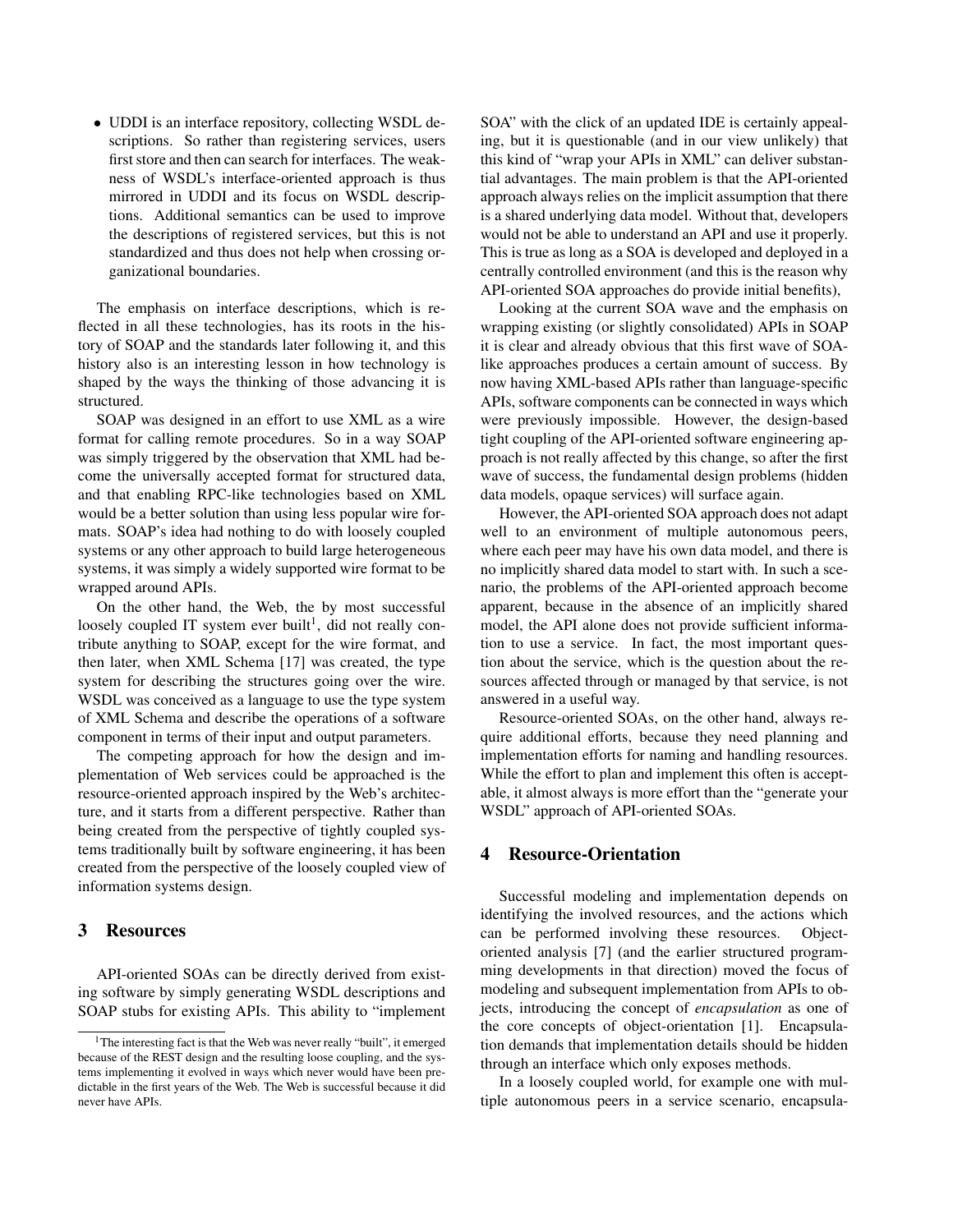tion cannot be enforced in the same way as it can be in a homogeneous software environment. The reason for that is that while the homogeneous environment assumes there is a data model in the implementation and hides it behind methods to achieve a higher level of abstraction, there is no such implicit shared model in loosely coupled scenarios. Instead, when interacting, peers must deal with the incompatibility of their models and maybe even their formats, and must make conscious efforts to agree on a shared model and a shared format. Often, this agreement will only need to cover a subset of the complete data models of both peers, which is the subset that is relevant for that particular service interaction.

For example, when two companies want to exchange personnel records, they need to agree on the model of these records, and they have to make an effort to create a shared model of that subset of the records which is relevant. This is something which cannot be automated easily, and which more importantly cannot be done by simply matching interfaces. Only if the peers use the same model, no additional agreement is necessary. The *Universal Business Language (UBL)* [\[4\]](#page-5-0) is an attempt to define a number of useful models which help to avoid the need for explicit agreement, but this approach of a library of popular models naturally is limited to a rather small set of popular resource types for a specific application domain.

For a more robust approach which also works for resources which do not use a priori matching models, the resource description must be made available as the first class citizen of such a service description. The currently favored approach to Web services (as described in the following section) does not provide reasonable access to the descriptions of the resources being affected by a service, and thus is not well-suited to deal with scenarios without a priori matching models. Instead, we favor an approach described in more detail in Section [7,](#page-4-0) which is to make XML Schema better accessible to programmers [\[13\]](#page-5-0), and to make this accessible schema available in an easily usable way in a popular XML technology [\[18\]](#page-5-0).

# 5 SOA and SOAP

The biggest problem with the SOAP-based approach to SOA is that it hides the data model behind an interface which is not designed to make available any information about the underlying data model of the service. What WSDL does is *not* describing the service (even though its name implies this), it simply describes the interface. The interface might expose some fragments of the resources handled by the service, but these appear only as second-level constructs as part of the SOAP operations. The required *sharing of a common model* between service providers and consumers is thus obscured by the mere *sharing of an in-* *terface* through which data is being exchanged that rarely is described in a semantically meaningful way.

WSDL descriptions revolve around the abstract operations of a service, which are then bound to a concrete service. WSDL also includes a part describing types, which are used to describe the message structures (which are used in the operations). However, this type part of WSDL is treated as something auxiliary to the interface description. Second and more importantly, as pointed out by Prescod [\[16\]](#page-5-0), the design of WSDL makes it almost impossible to use URIs as resource identifications (which is the core idea of the Web's architecture [\[12\]](#page-5-0)). Instead, in the SOAP/WSDL model, URIs become service endpoints, where one URI is the access point through which all interactions with the service are managed.

Neither SOAP nor any of the auxiliary technologies define a standard for addressing resources at all. This means that every service oriented scenario has to come up with its own scheme of how resources are addressed. This turns the fundamental principle of the Web, the fact that everything revolves around resources, into an issue which is not even addressed by the SOAP/WSDL approach.

The SOAP/WSDL approach therefore reduces the Web to a transport infrastructure, basically ignoring the fact that the Web is not just that, a transport infrastructure, but an application-level architecture for an information system. Because the SOAP/WSDL approach does treat the Web as a transport infrastructure, it needs to recreate a lot of functionality which typically sits on top of a pure transport service. The rapidly growing SOAP protocol stack is an indication of the fact that instead of being "Web Services" which are a part of the Web, they are "Web Services" sitting on top of the Web.

Historically, the somewhat curious "Web Service" name used for a technology which ignores a lot of the Web's architecture has developed out of the observation of application programmers (which did not have anything to do with the Web as an information system or Web contents at all) that (1) XML was becoming a widely accepted format for structured data with a lot of interesting and powerful technologies and tools around it, and (2) the easiest way to get through firewalls when using Internet connections was to use port 80, the standard port for Web servers, which in many cases was the only open port in corporate firewalls.

Starting with that observation (HTTP is useful as a transport service, XML is useful as a wire format), "Web Services" were named like this because they used Web technologies. It was not so much a question of whether they used them in the way they were supposed to be used, and in fact, for many newcomers to the "Web Services" field, it is hard to grasp at first that even though they are called "Web Services", they have surprisingly little in common with the Web.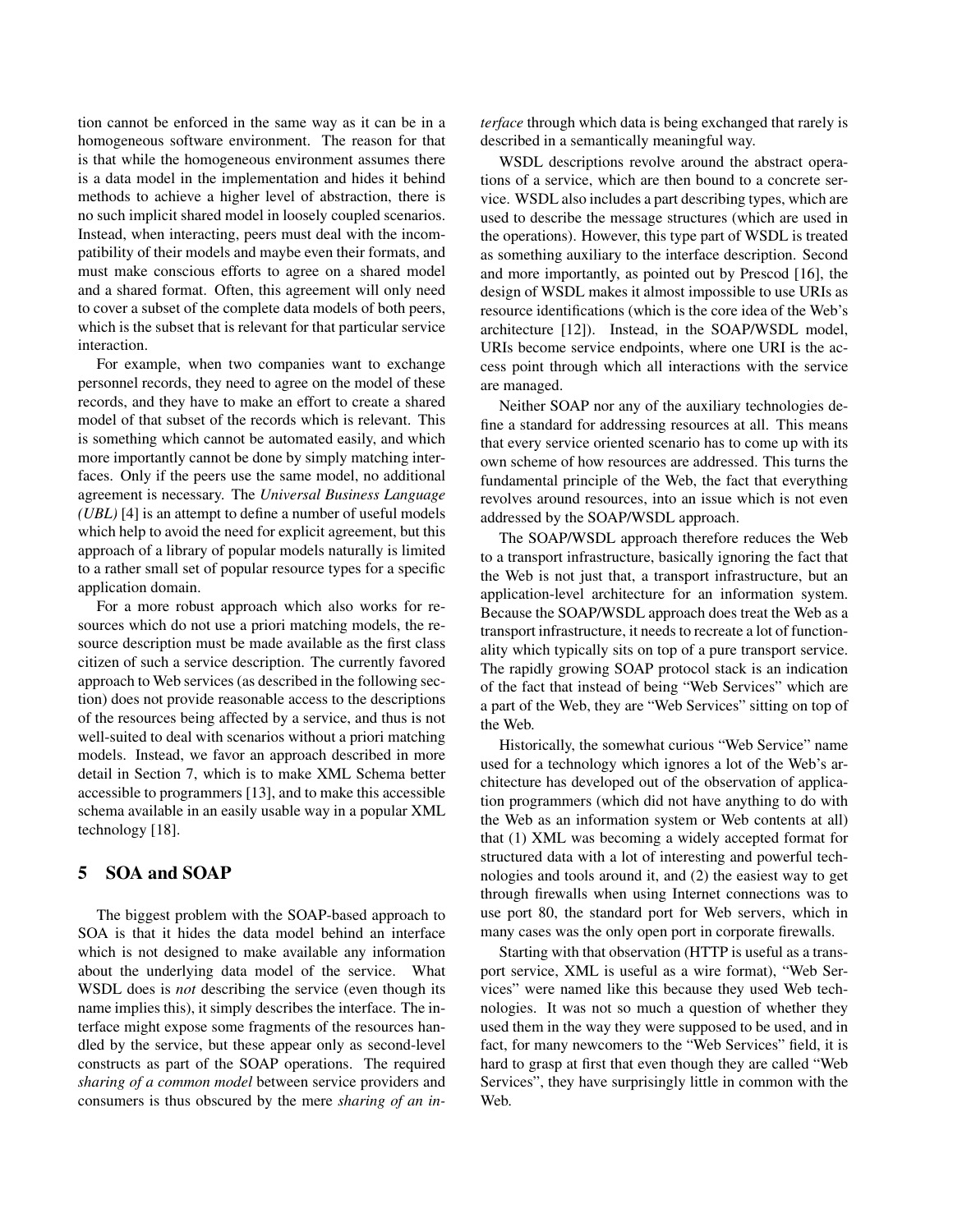SOAP quickly gained popularity, because turning any API into a SOAP-based Web service can be fully automated. Vendors of software development environments quickly provided support for that kind of code generation, and every major programming environment today provides support for taking interface definitions in some programming language, and generating WSDL descriptions and SOAP stubs out of these. So from a developer point of view, SOAP/WSDL-based Web services can be provided without any additional implementation effort, which is an attractive proposition.

In contrast, a resource-centered approach always requires planning and additional implementation effort, because REST demands that resources are identified by URIs and designing a URI-based namespace can be a non-trivial task. This means that resource-centered services require much more effort when being designed and implemented, in particular when compared to the "single-click" approach of just publishing APIs.

The question then is why should users choose resourceorientation for SOAs, when SOAP is so much easier to build? The problem here is that most SOA scenarios in fact are closed world scenarios (i.e., a shared model is taken for granted), in which the real problems of the API-centered approach simply do not appear. And as long as a service is only intended to be used in-house and the implicit shared data model of the API-centered approach can be safely assumed, there will be no problems building and using APIcentered SOAs. However, the increasingly fragmented and distributed nature of business processes will more and more lead to situations where the closed world assumption of the API-centered approach does not hold anymore, and then the well-known problems of interface incompatibilities (what is the data model which users need to know to use a particular service?) will resurface.

## 6 Top-Down vs. Bottom-Up

Service orientation is situated in between two different areas of applied computer science, one area being the business modeling which traditionally focuses on high-level issues and employs top-down approaches such as the *Model-Driven Architecture (MDA)*. On the other hand, the promise of loose coupling often is implemented on the fairly technical level of building mashups or integrating services available from various sources; this area often operates very much bottom-up. There currently is a gap between these areas (discussed in more detail in Section [7\)](#page-4-0) which not only leads to possible long-term problems, but also makes it hard to realize the full potential of service orientation.

#### 6.1 Top-Down

Traditionally, large-scale IT systems are planned and built using rigorous top-down approaches, in most cases building on modeling methodologies such as *Model Driven Engineering (MDE)*.

The term "Service Oriented Architecture" already carries rather strong undertones of the idea of top-down modeling from the scratch. Architecture usually is a discipline which starts with a clean slate, takes a set of constraints and requirements, and applies a set of rules and methods to create a result which complies with the initial specifications. However, we think that instead of evoking the idea of a clean slate, the real challenge in service orientation is to build something that integrates a large set of existing services which the designer has no control over. This means the real challenge and goal of service orientation is to gain the ability to accept and integrate what is already there, and build something which fits into and interacts with other players in that landscape.

Starting from the idea of an "architecture", it is not a surprise that the *Model-Driven Architecture (MDA)* approach often is perceived as a good complement to SOA: While SOA is regarded as the goal, MDA is regarded as the set of methods to achieve that goal. Given the top-down orientation of both MDA and an API-oriented SOA, it is true that MDA can be regarded as a way to model and implement a SOA system.

#### 6.2 Bottom-Up

While the area of software engineering developed increasingly top-heavy approaches, the area of XML technologies has grown bottom-up. First perceived as a convenient wire format, XML has grown as a response to developer demand. XML Schema [\[17\]](#page-5-0) introduced the datatype library that application programmers wanted, and the recently finished *XML Query (XQuery)* [\[3\]](#page-5-0) family of specifications establishes XML as a full-scale database model, which may even become a serious threat to the less expressive relational model.

However, even though XML has now progressed to the point that it not only has a well-defined physical model (XML documents), but also a well-defined and typeoriented logical model, the *XQuery 1.0 and XPath 2.0 Data Model (XDM)* [\[9\]](#page-5-0), there still is no conceptual model for XML [\[15\]](#page-5-0). There is some ongoing research, but surprisingly little, and there is neither an agreed upon de-facto standard, nor is there active work in the relevant standardization groups. The reason why there is no conceptual model for XML and only little initiative to change that is the gap between the bottom-up development of XML (which has now reached a point where, from the programming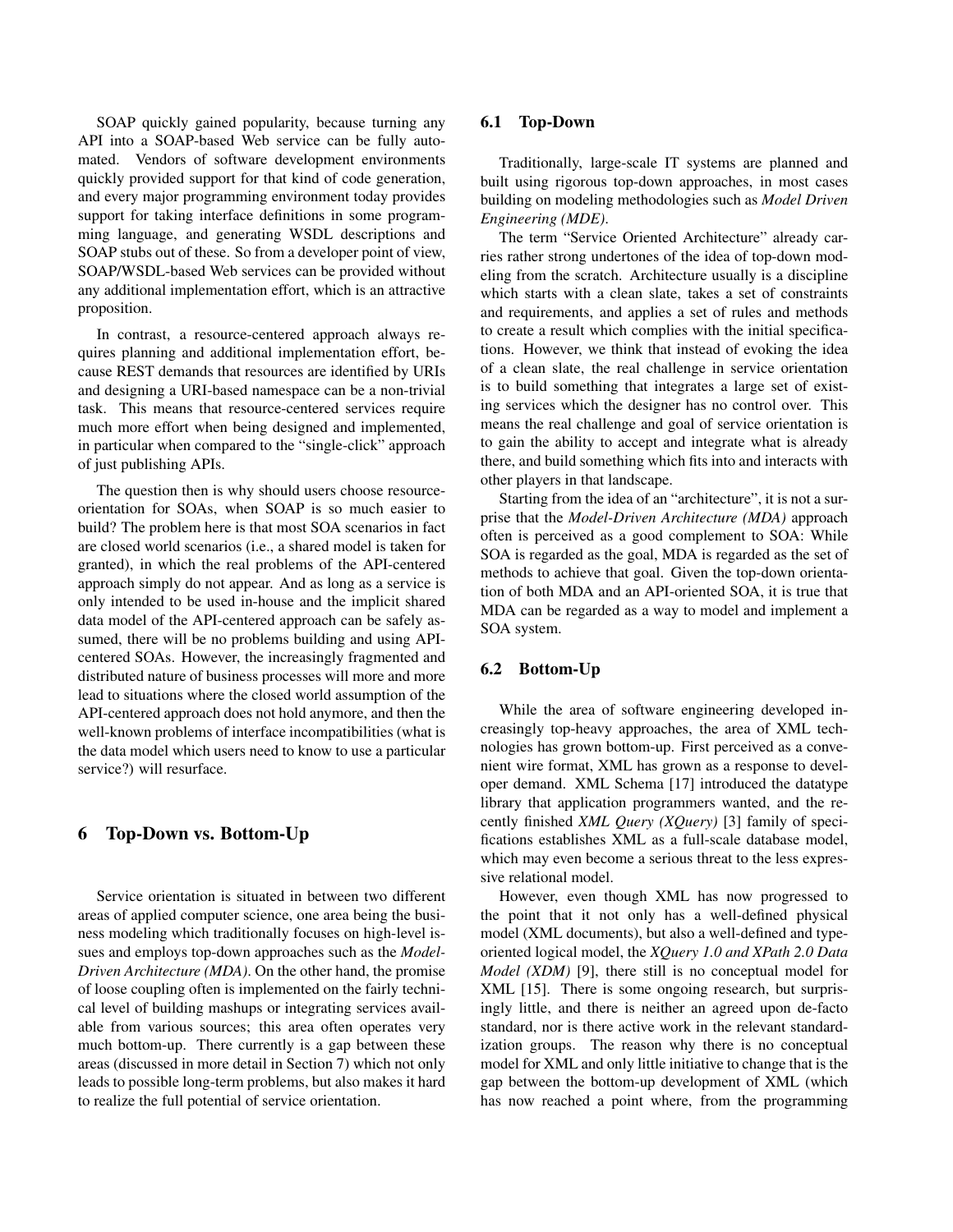<span id="page-4-0"></span>point of view, the necessary technologies are available), and the top-down modeling and design of IT systems, which still largely ignores XML *as a conceptual data model* and sees it as a pure encoding of structured data.

## 7 Bridging the Gap

As stated in the previous section, there currently is a gap between the top-down approach of the usual SOA approaches, and the bottom-up evolution of the XML technology landscape. The main reason for that gap is that the top-down approach mainly has been pushed by a community with a strong background in software engineering, while the bottom-up development has grown out of the Web technology area. The main problem is that because of this gap, there is no easy way to link data model concepts from the modeling world with interface descriptions for Web services.

A rather heavy-weight approach to solve that problem is championed by the *Semantic Web* community, which is attempting to augment WSDL with more model-oriented descriptions [\[8\]](#page-5-0) (in this case these are of course RDF descriptions), so that services can be described in a more semantic way than by just describing the interface. The general approach of trying to enrich WSDL so that it becomes more expressive is going into the right direction, but we see two major problems with this approach:

- WSDL still relies on the API-centered approach, so while the semantic annotations make it possible to establish connections between the interface description and a model description, the overall approach still is not resource-oriented.
- Semantic Web technologies have the tendency to be built with a more top-down mind set, where the resulting architectures work well in a setting where all participants are supporting the same set of technologies, whereas it is hard to make any use of the information without supporting the full tool set.

So instead of relying on the Web service users to start using Semantic Web technologies, we envision a more bottom-up approach, which should finally bring the XML and the modeling world together. Figure 1 shows the current state of the art in handling XML, and the development that we see for the future.

XPath was created in the early days of XML and provided a convenient way of selecting parts of an XML document. However, with the introduction of the concept of XML types with XML Schema, XML 1.0 proved to be insufficient, because it cannot access the type information associated with an XML document. XPath 2.0 [\[2\]](#page-5-0) addressed



**Figure 1. Scope of XML Technologies**

that issue by adding type awareness, which means that information can now be selected based on type information as well. However, the functionality of XPath 2.0 is limited to XML documents only, which means that schemas cannot be accessed.

The *XML Schema Path Language (SPath)* [\[18\]](#page-5-0) is an extension of XPath 2.0 which provides schema access as well. The idea of SPath is to provide the recipients of XML documents with a better way to inspect the associated schema, thereby catering for use cases such as versioning of XML (which is important for an independently evolving landscape of Web services), or schema-oriented applications, which for example may generate interfaces for schemas describing the documents of remote Web services.

As a final step on that scale, it is possible to envision a technology which goes even beyond the schema and enables users to find a connection to the underlying model. Again, semantic Web technologies provide a possible solution, but they are heavy-weight, and they closely couple the semantic annotation with the language to describe the model. We believe that a more light-weight approach would have better chances to cater for the variety of modeling approaches which users might want to employ. This of course carries the risk that a recipient of an XML documents find a model annotation but cannot understand the model, but this is one of the strengths of the Web, to allow diversity and provide an environment where this diversity can develop.<sup>2</sup> Based on model annotation, the idea of model mapping [\[19\]](#page-5-0) (in case of model compatibility, of course) could be the final step towards a Web which closes the gap between the bottom-up XML technologies and the top-down modeling approaches.

Finally, one problem with the current state of the art surrounding the REST approach is that there never evolved something like a "WSDL for REST". For the "Web REST service", no interface description was necessary, because that is what regular Web servers do. Most other REST services which are used tend to define a small set of resource URIs, and often do this textually. For small REST services this may be acceptable, but it maybe harder to read and understand than a well-defined formal description, and more importantly, only formal descriptions allow to write tools acting on these descriptions.

The new version of WSDL [\[6\]](#page-5-0) also provides support for

<sup>2</sup>Using HTTP's *content negotiation*, peers could even try to negotiate a common model format, using available Web features to improve compatibility in a heterogeneous environment.